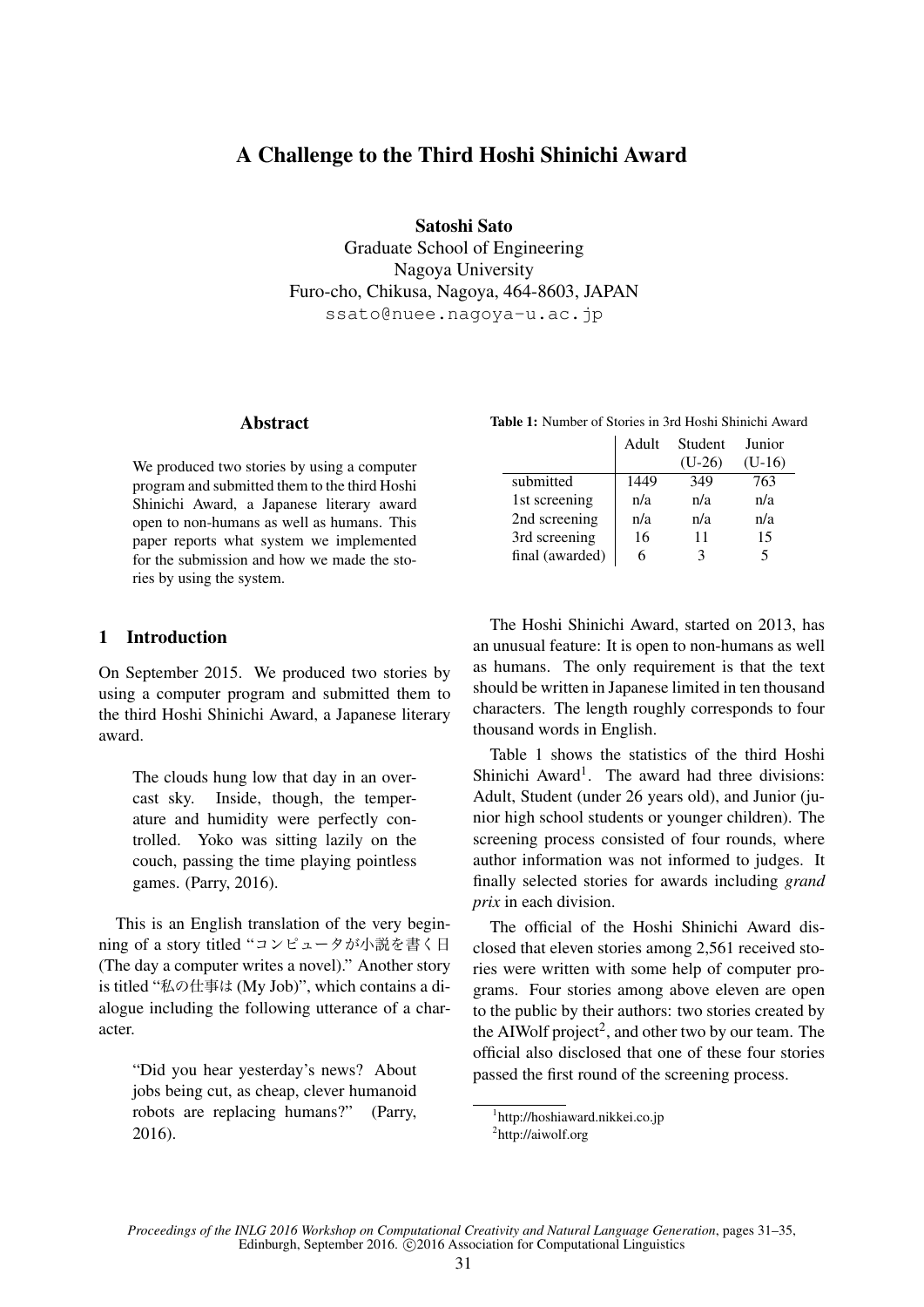

Figure 1: The GhostWriter system

The strategies of two teams were completely opposite. The AIWolf team automated plot generation. They used a log of Werewolf game played by AI programs as a plot (i.e., story outline), and a human researcher wrote a story based on it. In contrast, our team automated text generation. We first prepared several components needed for generating stories such as a story grammar and a set of text fragments, and then our system constructed a story (text) automatically using these components, which we submitted without any modification.

We believe that the first sub-goal to achieve is to generate stories that are imperceptible as computergenerated to readers. Our purpose of this submission was to know whether current generation technologies reach this sub-goal.

## 2 The GHOSTWRITER System

To automate text generation, we implemented a system named GHOSTWRITER. Figure 1 shows the architecture of the system. The system consists of three modules: planner, configurator, and text generator. For practical text generation, the system also requires three types of knowledge component: a story grammar, a set of text fragments, and a set of configuration programs. Among them, the story grammar is the primal knowledge component.

### 2.1 Planner and Configurator

The story grammar is an augmented context-free grammar, where a story outline is encoded. In this grammar, a nonterminal symbol corresponds to a certain textual unit such as section, paragraph, and sentence; a terminal corresponds to an internal representation of a certain text fragment, typically sentence or clause.

From a start nonterminal symbol, a grammar nondeterministically produces a derivation tree, which represents a concrete text structure enough to produce the corresponding surface string. That is what we call *text plan*. In GHOSTWRITER, text planning is just derivation by a story grammar.

A grammar is *augmented*; it means that a nonterminal symbol can take a bundle of parameters. During derivation, these parameters can convey any information from a nonterminal symbol to others, and also can control rule application. Through these parameters, a story specification is delivered into a grammar.

The input of story generation is a three-tuple: a story grammar, a start nonterminal symbol, and an initial specification (a bundle of parameters) given to the start nonterminal for derivation. The last one can be empty, which we will see later.

Suppose the following story grammar is defined.

Beginning → descDay descRoom descChar descDay → "*describe the day with the weather*" descRoom → "*describe the room status*" descChar → "*describe the owner of the room*"

The first rule says that the Beginning section consists of three components. The other rules are terminated rules, each of which produces a terminal, an internal representation of a text fragment.

Each nonterminal symbol *knows* what parameters are required for derivation. For example, a nonterminal descDay knows that a parameter weather is required. If the value of weather is given or already determined, the rule is applied and then the weather description is produced as a terminal. If not, the configurator is called for determining the value of the parameter before rule application.

The body of the configurator is a set of configuration programs, each of which is specific to a parameter. For example, the weather configuration program determines the value of weather by selecting one of five possible weather choices, such as *fine*, *hot*, *cloudy*, *rainy*, and *windy*. In general, a value is determined depending on several related parameters to keep the story consistent. For example, the parameter roomStatus, required for the derivation of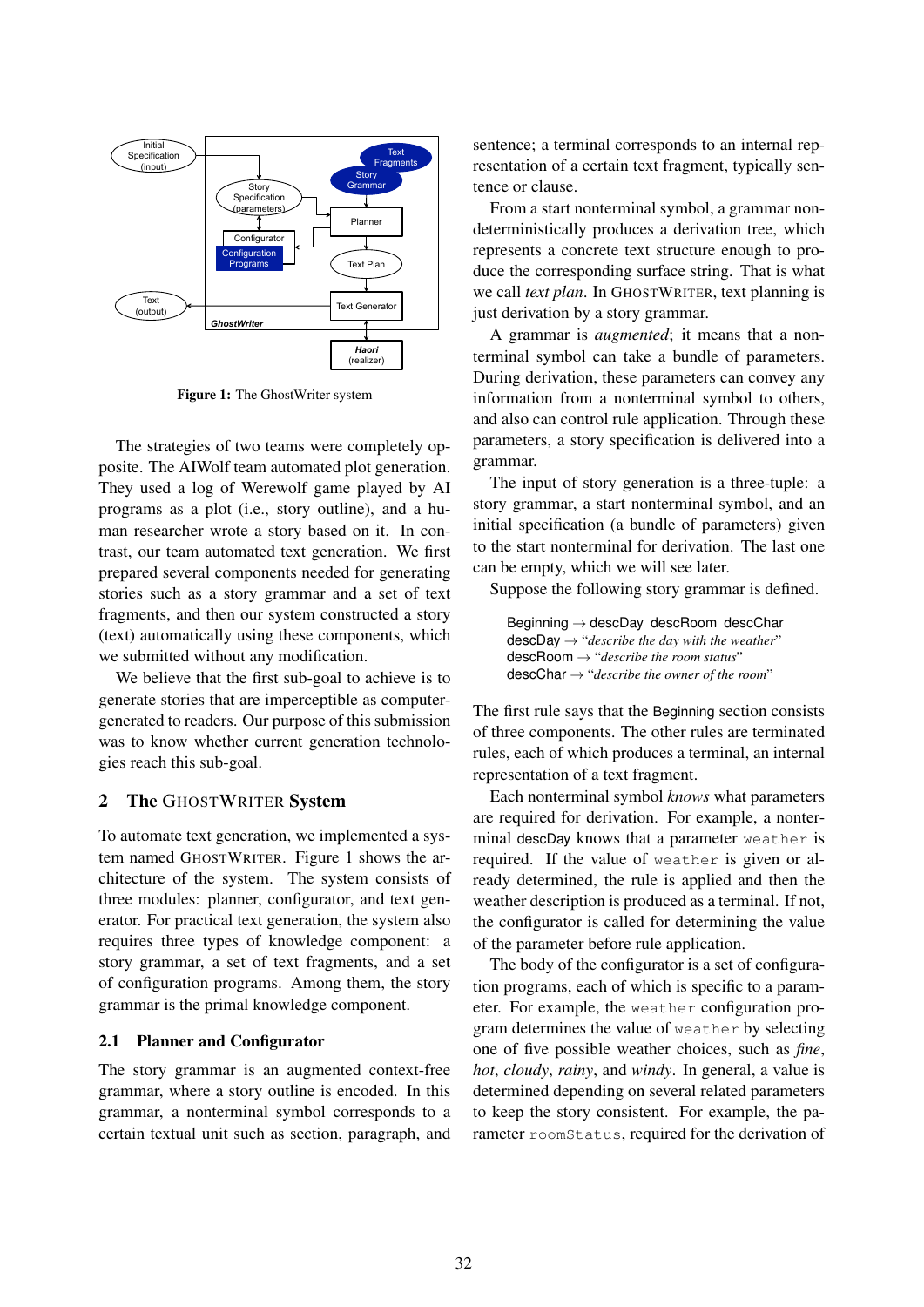descRoom, is determined depending on the values of isOwnerInRoom? and weather. If the owner is in the room and the weather is hot, the value takes, for example, "the air-conditioner is working".

If we prepare a configuration program for every parameter, the system can produce a derivation tree from the empty setting. In this case, the system determines all parameters required for the derivation automatically.

A grammar is nondeterministic. A rule is selected at random among applicable ones and a backtracking mechanism is implemented to break a deadlock. In contrast, the configurator works deterministically in the current implementation, so the order of determining parameters has to be carefully designed and implemented not to reach a deadlock.

#### 2.2 Text Generator

The text generator produces a text string from a text plan, i.e, a derivation tree, by concatenating strings produced from terminals. Each terminal is an internal representation of a certain text fragment that a surface realizer HAORI accepts.

HAORI is a relatively simple surface realizer (Reiter and Dale, 2000), which is responsible for selection of functional words (particles) and conjugation. As far as we know, there was no Japanese surface realizer before HAORI, so we designed and implemented it for this challenge.

## 3 Development of Knowledge Components

As mentioned before, the system requires three knowledge components for a particular type of story: a story grammar, a set of text fragments, and a set of configuration programs. The development of these components is not automated at all.

The actual procedure that we took was as follows.

- 1. Write a sample story that the system should generate.
- 2. Decompose the story into several parts and apply this recursively. As a result, the story structure (text plan) is obtained.
- 3. Write rules and text fragments that are required to generate the text plan. After we finish this step, the system can generate the sample story.
- 4. Write replacements of rules and text fragments in order to enlarge text variations that system can generate.
- 5. Introduce parameters that control rule application and content (text-fragment) selection.
- 6. Write configuration programs for parameters to keep the story consistent.
- 7. Go to step 4 for further enrichment.

More replacements we write, more variations the system can generate. A replacement of upper level rule brings a global variation; a replacement of lower level rule or text fragment brings a local variation.

The story grammar of "The day a computer writes a novel" has only one top-level rule, which constructs a story from four parts. The first three are a series of three episodes, which are produced by the same sub-grammar. The size of this sub-grammar is: 53 nonterminals, 71 terminals, and 99 rules with 20 parameters. Each episode, which is written from the first-person (an AI program) perspective, consists of four sections: opening, description of his/her dissatisfaction with a current situation, description of a trigger to write a novel, and description of his/her absorption in writing. Typical length of an episode is 33 sentences.

After three episodes, the closing comes. The closing has two English translations.

The day a computer wrote a novel. The computer, placing priority on the pursuit of its own joy, stopped working for humans. (Yomiuri Shinbun, 2016)

The day a computer wrote a novel! The computer, pursuing its own rapture, gave up serving humans. (Parry, 2016)

This is a good example of local variations that we realized by our system.

### 4 Discussion

Our two stories were generated by using GHOST-WRITER, with different knowledge components. This fact shows that the system offers a general framework of story generation and can generate other types of story by replacing the knowledge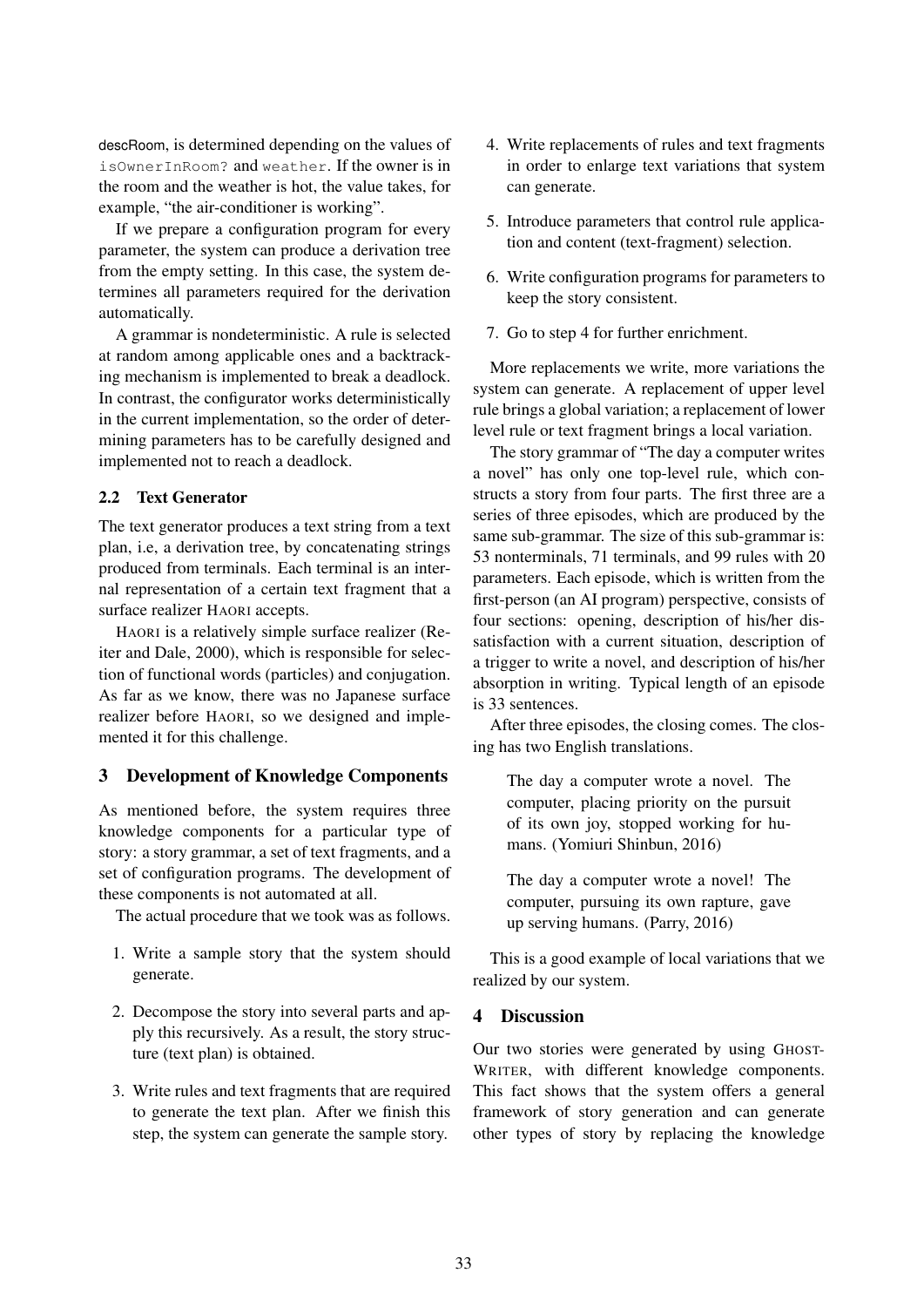components. In our case, the effort required to develop knowledge components was about a month per story.

Our stories are over 2,000 characters (around 100 sentences) in length. In order to obtain this length, we made a story as a series of episodes with the same structure. Another reason why we took this strategy is that this is a demonstration that a single grammar can generate different texts. In the case of "The day a computer writes a novel", the grammar can generate more than 1,000 different episodes and more than a million different stories. (Note that the variations of the second and the third episodes are restricted by the precedent episode(s) to avoid the duplication of, for example, characters.)

The maximum length of the Hoshi Shinichi Award is 10,000 characters, so the length of our stories is still short. At the conference on March 21, 2016, where we explained how we made the stories to the public, a professional novelist said that there is little chance to pass the screening process for such short stories and advised us to submit longer (i.e., around 10,000 characters) ones next time.

Probably these longer stories can be generated by using our current framework, but much more effort is necessary. In order to reduce the effort, we need a new mechanism that produces descriptions of characters, situations, and events with less preparation, because richer descriptions of such entities become more important in longer stories. A method to realize it is to construct a description database, which has a large number of typical example descriptions and modification ability, and accepts abstract commands such as "produce a literary description of a rainy day."

In addition, we need to enhance dialogue generation to make each utterance show speaker's characteristics. Note that a core part of each episode of "My Job" is a dialogue between two characters, automatic utterance characterization, however, was not implemented.

The story "The day a computer writes a novel" is written from the first-person (an AI program) perspective, as we mentioned before. There is a gender parameter of the first-person and it controls gender-specific expressions. The selection of gender-specific expressions should be executed by the text generator, however it was executed by the planner because HAORI did not have *a author* parameter to select author-specific word/expression selection.

The Hoshi Shinichi Award is a literary award where just one submitted story is evaluated. It is not an evaluation of story generators. We should note that, from a single generated story, we cannot evaluate the ability of the story generator, because a simple random generator may produce an amazing story; the probability is more than zero. Even if a generated story receives an award, this does not prove directly that the program is competitive or superior to human writers.

The crucial weak point of story generation research is that there is no mechanical method of evaluation: no method to determine a given text can be seen as story; no method to determine which story is better among a given set of stories. This is because story understanding is far from the current text understanding technology.

In this challenge, we focused on text generation (i.e., how to write), not on plot generation (i.e., what to write), although we had noticed that plot generation is the mainstream of story generation research (Meehan, 1981; Turner, 1994; Bringsjord and Ferrucci, 2000; Gervás, 2009). We believe that nobody wants to read a poor text just serialized an event sequence and such texts are easily perceived as machine-generated. That is why we placed text generation above plot generation.

Finally, I mention a project named "The whimsical AI project: I am a writer<sup>3</sup>", headed by Hitoshi Matsubara. The goal of this project is to produce new short stories as Shinichi Hoshi wrote. I am a member of this project and take charge of text generation. Story analysis and plot generation are also studied by other members.

### 5 Conclusion

This paper reported our challenge to the third Hoshi Shinichi Award. Our purpose of this challenge was to submit stories that were not imperceptible as computer-generated to readers. We have concluded that this purpose was achieved, based on comments

<sup>&</sup>lt;sup>3</sup>The name of the project comes from the two titles of famous short stories written by Shinichi Hoshi: "きまぐれロボ ット (The Whimsical Robot)" and "殺し屋ですのよ (I am a killer)". http://www.fun.ac.jp/ kimagure ai/